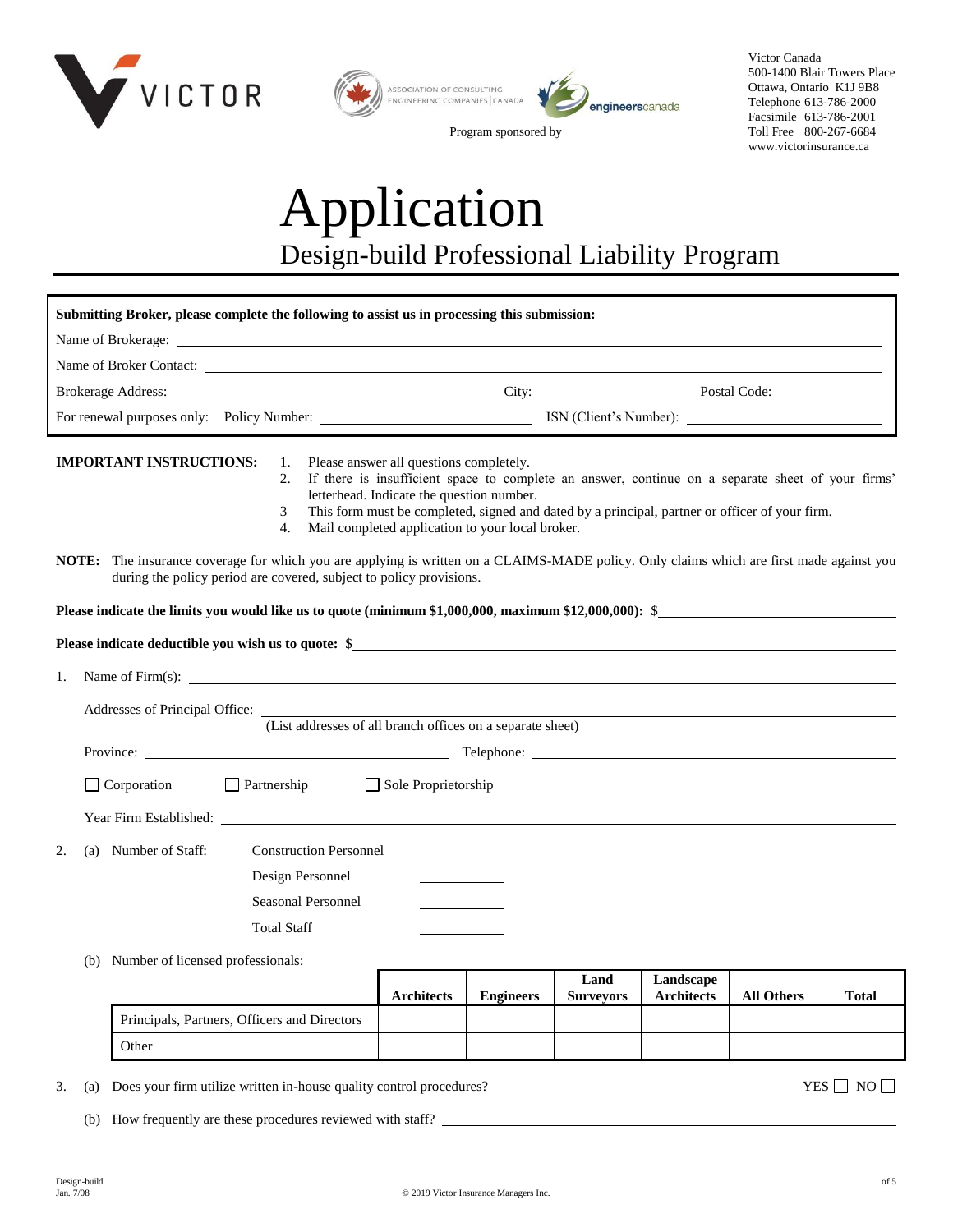## 4. Does your firm use written contracts on every project?  $YES \Box NO \Box$

If no, please provide us with the percentage of your past 12 months' **professional fees** where oral agreements were used: %

Please provide a typical contract sample.

6.

### 5. Please indicate professional society memberships:

#### Dates of Financial Reporting Periods Past 12 Months  $\frac{1}{\sqrt{2\pi}}$  To  $\frac{1}{\sqrt{2\pi}}$  To  $\frac{1}{\sqrt{2\pi}}$ Estimated for Next 12 Months  $\frac{1}{\sqrt{2\pi}}$  To  $\frac{1}{\sqrt{2\pi}}$  To  $\frac{1}{\sqrt{2\pi}}$ Estimated Construction Values for Reporting Period | Professional Fees Estimated Construction Values for Reporting Period Professional Fees (a) In-house Design with Construction Responsibility \$ \$ \$ \$ (b) In-house Design without Construction Responsibility \$ \$ \$ \$ (c) Construction Only – No Design \$ N/A \$ N/A (d) Construction Management Agency \$ \$ \$ \$ At Risk \$ \$ \$ \$ (e) Subcontracted Design with Construction Responsibility \$ \$ \$ \$ (f) Other (specify: ) \$ \$ \$ \$ 7. What percentage of your revenue is derived from projects in: Canada: \_\_\_\_\_\_% U.S.: \_\_\_\_\_\_% Other: \_\_\_\_\_\_%

8. If you subcontract design services, please indicate the names of your design consultants and their professional liability insurer and limits:

9. Does your firm perform constructability reviews/value engineering on projects other than those listed in question 6 (a)? YES  $\Box$  NO  $\Box$ 

10. Please provide a breakdown of professional fees for design services performed by you or by others under subcontract to you in the past year:

| Architecture                     | $\%$          | Civil Engineering             | $\frac{0}{0}$ |
|----------------------------------|---------------|-------------------------------|---------------|
| Mechanical Engineering           | $\%$          | <b>Electrical Engineering</b> | $\frac{0}{0}$ |
| <b>HVAC</b> Engineering          | $\%$          | Soils Engineering             | $\%$          |
| <b>Structural Engineering</b>    | $\frac{0}{0}$ | Landscape Architects          | %             |
| <b>Laboratory Testing</b>        | $\%$          | Chemical Engineering          | %             |
| Land Surveying                   | $\%$          | Marine Engineering            | $\frac{0}{0}$ |
| Process Engineering              | %             | Mining Engineering            | $\frac{0}{0}$ |
| <b>Environmental Remediation</b> | %             | Oil/Gas Well Engineering      | %             |
| Nuclear Engineering              | $\%$          | Forensic Engineering          | %             |
| Machinery/Engineering Design     | $\%$          | Other (please specify)        | $\%$          |

#### **Should Equal 100%**

11. Indicate the approximate percentage of total construction values for past 12 months by project type:

| Airports                  | $\%$ | Manufacturing/Industrial              | $\%$ | Roads/Highways             | $\%$       |
|---------------------------|------|---------------------------------------|------|----------------------------|------------|
| <b>Bridges</b>            | $\%$ | Mass Transit                          | %    | Schools/Colleges           | $\%$       |
| Condominiums              | $\%$ | <b>Material Handling Systems</b>      | $\%$ | <b>Sewer Projects</b>      | $\%$       |
| Dams                      | $\%$ | Nuclear/Atomic                        | $\%$ | Shopping Centres/Retail    | $\%$       |
| Harbours/Piers/Ports      | $\%$ | Office Buildings                      | %    | Sports/Convention Centres  | $\%$       |
| Hazardous/Toxic Waste     | $\%$ | <b>Parking Structures</b>             | %    | <b>Storm Water Systems</b> | $\%$       |
| Hospital/Health Care      | $\%$ | Pipelines                             | $\%$ | Utilities                  | $\%$       |
| Hotels/Motels             | $\%$ | Refineries/Petrochemical              | %    | Warehouses                 | $\%$       |
| Jails/Justice             | $\%$ | Religious                             | $\%$ | Wastewater Systems/Plants  | $\%$       |
| Landfills                 | $\%$ | <b>Residential Construction</b>       | $\%$ | Other (specify             | $\%$       |
| Design-build<br>Jan. 7/08 |      | © 2019 Victor Insurance Managers Inc. |      |                            | $2$ of $5$ |
|                           |      |                                       |      |                            |            |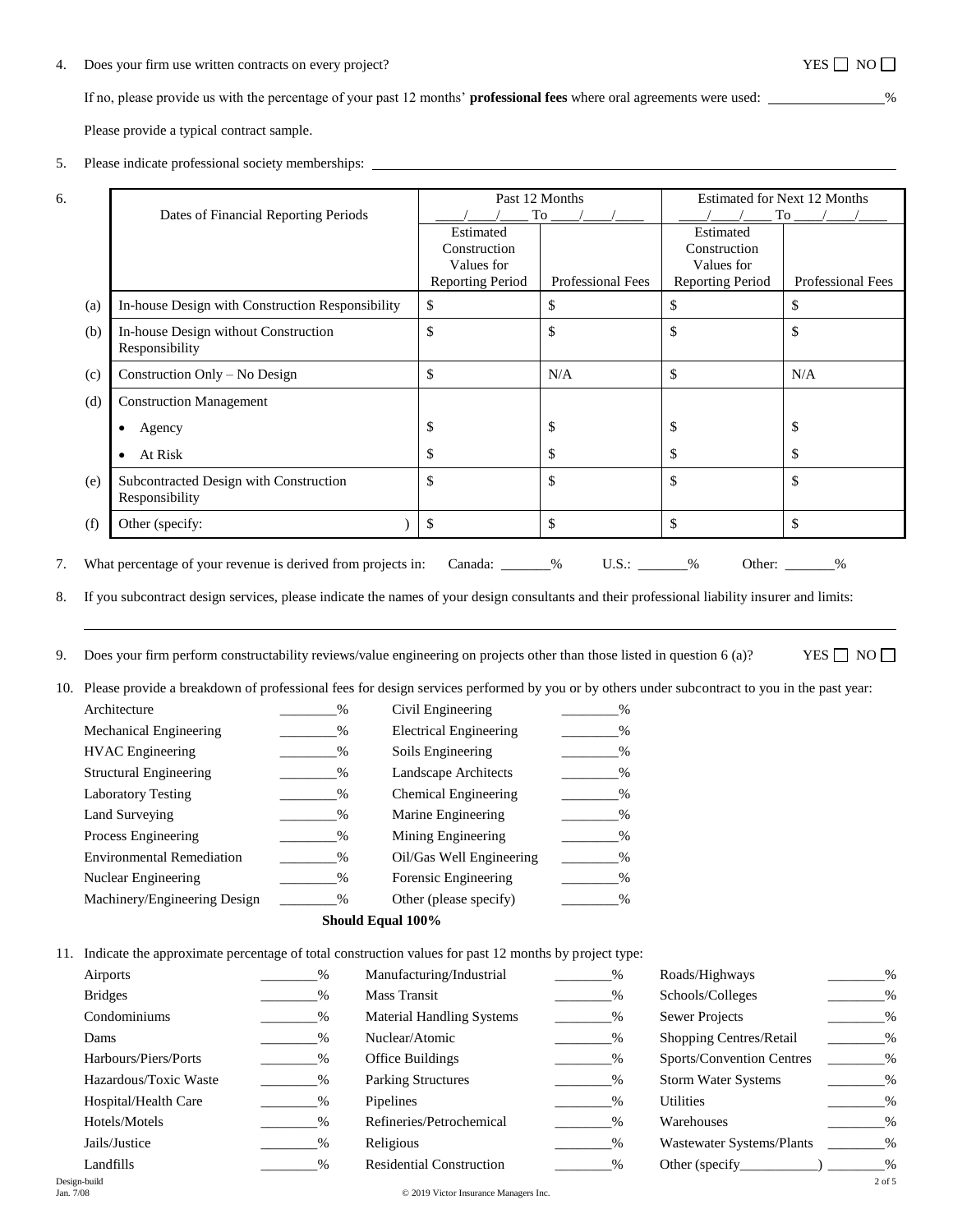|         |                                                                                                                                                                                      | 12. Indicate the number of joint ventures your firm has participated in during the past fiscal year:                                           |                                                                                                                                                                                                                                                                                    |                           |                                       |                          |                           |  |
|---------|--------------------------------------------------------------------------------------------------------------------------------------------------------------------------------------|------------------------------------------------------------------------------------------------------------------------------------------------|------------------------------------------------------------------------------------------------------------------------------------------------------------------------------------------------------------------------------------------------------------------------------------|---------------------------|---------------------------------------|--------------------------|---------------------------|--|
|         | (a) If any, please provide details of projects including description of co-venturer services and project type and size:                                                              |                                                                                                                                                |                                                                                                                                                                                                                                                                                    |                           |                                       |                          |                           |  |
|         | (b)                                                                                                                                                                                  | Do you require evidence of professional liability insurance from all joint ventures/partners?                                                  |                                                                                                                                                                                                                                                                                    |                           |                                       |                          | $YES \Box NO \Box$        |  |
| 13.     | Describe the nature of your operations on an attached sheet. Please attach brochure describing your firm and financial statements.                                                   |                                                                                                                                                |                                                                                                                                                                                                                                                                                    |                           |                                       |                          |                           |  |
| 14.     | Has your firm ever built using a stock set of plans and specifications or built more than one unit using the same set of plans and<br>(a)<br>YES $\Box$ NO $\Box$<br>specifications? |                                                                                                                                                |                                                                                                                                                                                                                                                                                    |                           |                                       |                          |                           |  |
|         |                                                                                                                                                                                      |                                                                                                                                                |                                                                                                                                                                                                                                                                                    |                           |                                       |                          |                           |  |
|         | (b)                                                                                                                                                                                  | Has your firm ever held or do you now hold a franchise from a metal building manufacturer?                                                     |                                                                                                                                                                                                                                                                                    |                           |                                       |                          | YES $\Box$ NO $\Box$      |  |
|         |                                                                                                                                                                                      |                                                                                                                                                | If yes, please provide details and indicate your approximate volume of work relative to pre-engineered structures:                                                                                                                                                                 |                           |                                       |                          |                           |  |
|         | (c)                                                                                                                                                                                  | Has your firm ever held or do you now hold a patent for any product or process?                                                                |                                                                                                                                                                                                                                                                                    |                           |                                       |                          | YES $\Box$ NO $\Box$      |  |
|         |                                                                                                                                                                                      |                                                                                                                                                |                                                                                                                                                                                                                                                                                    |                           |                                       |                          |                           |  |
|         | (d)                                                                                                                                                                                  | Was more than 50% of your total design-build volume derived from a single client or contract?                                                  |                                                                                                                                                                                                                                                                                    |                           |                                       |                          | YES $\Box$ NO $\Box$      |  |
|         |                                                                                                                                                                                      | continue:                                                                                                                                      | If yes, please specify client, project, contract form(s), describe all services rendered and indicate how long you expect this relationship to                                                                                                                                     |                           |                                       |                          |                           |  |
|         | (e)                                                                                                                                                                                  | Approximately what percentage of your total design-build volume is derived from repeat clients? _______________________%                       |                                                                                                                                                                                                                                                                                    |                           |                                       |                          |                           |  |
| 15. (a) |                                                                                                                                                                                      | have been or are to be rendered?                                                                                                               | Does your firm or any principal, partner, officer, director or shareholder of your firm or an immediate family member of any such person<br>have more than 15% combined ownership interest or act as the managing partner in any entity or project for which professional services |                           |                                       |                          | YES $\Box$ NO $\Box$      |  |
|         | (b)                                                                                                                                                                                  | Does your firm render services on behalf of any other entity in which any principal, partner, officer, director or shareholder of your firm or | an immediate family member of such person is a partner, officer, director, shareholder or employee?                                                                                                                                                                                |                           |                                       |                          | $YES \Box NO \Box$        |  |
|         | (c)                                                                                                                                                                                  | Is your firm controlled, owned by or associated with or does your firm control or own any other entity?                                        |                                                                                                                                                                                                                                                                                    |                           |                                       |                          | $YES \Box NO \Box$        |  |
|         |                                                                                                                                                                                      | If yes, please provide details:                                                                                                                |                                                                                                                                                                                                                                                                                    |                           |                                       |                          |                           |  |
|         |                                                                                                                                                                                      | 16. Has your firm or any predecessor or subsidiary firm ever filed, or been in receivership or bankruptcy?                                     |                                                                                                                                                                                                                                                                                    |                           |                                       |                          | YES $\Box$ NO $\Box$      |  |
|         |                                                                                                                                                                                      |                                                                                                                                                |                                                                                                                                                                                                                                                                                    |                           |                                       |                          |                           |  |
|         | YES $\Box$ NO $\Box$<br>17. Is your firm bondable?                                                                                                                                   |                                                                                                                                                |                                                                                                                                                                                                                                                                                    |                           |                                       |                          |                           |  |
|         |                                                                                                                                                                                      |                                                                                                                                                |                                                                                                                                                                                                                                                                                    |                           |                                       |                          |                           |  |
|         |                                                                                                                                                                                      |                                                                                                                                                |                                                                                                                                                                                                                                                                                    |                           |                                       |                          |                           |  |
| 18. (a) |                                                                                                                                                                                      | Does your firm carry Commercial General Liability and Umbrella Liability insurance?                                                            |                                                                                                                                                                                                                                                                                    |                           |                                       |                          | YES $\Box$ NO $\Box$      |  |
|         |                                                                                                                                                                                      |                                                                                                                                                | If yes, please provide details relative to current policies:                                                                                                                                                                                                                       |                           |                                       |                          |                           |  |
|         |                                                                                                                                                                                      | <b>Particulars</b>                                                                                                                             | <b>General Liability</b>                                                                                                                                                                                                                                                           | <b>Umbrella Liability</b> | <b>Particulars</b>                    | <b>General Liability</b> | <b>Umbrella Liability</b> |  |
|         |                                                                                                                                                                                      | Insurer                                                                                                                                        |                                                                                                                                                                                                                                                                                    |                           | <b>Inception Date</b><br>(dd/mm/yyyy) |                          |                           |  |

Policy Number | Expiration Date  $(\text{dd/mm/yyyy})$   $\left| \begin{array}{c} \frac{1}{2} & \frac{1}{2} \\ \frac{1}{2} & \frac{1}{2} \\ \frac{1}{2} & \frac{1}{2} \\ \frac{1}{2} & \frac{1}{2} \\ \frac{1}{2} & \frac{1}{2} \\ \frac{1}{2} & \frac{1}{2} \\ \frac{1}{2} & \frac{1}{2} \\ \frac{1}{2} & \frac{1}{2} \\ \frac{1}{2} & \frac{1}{2} \\ \frac{1}{2} & \frac{1}{2} \\ \frac{1}{2} & \frac{1}{2} \\ \frac{1}{2} & \frac{1}{2} \\ \frac{1}{2$ Limits  $\blacksquare$   $\blacksquare$   $\blacksquare$  Is there an exclusion for your professional services?YES  $\blacksquare$  NO Bodily Injury • Property Damage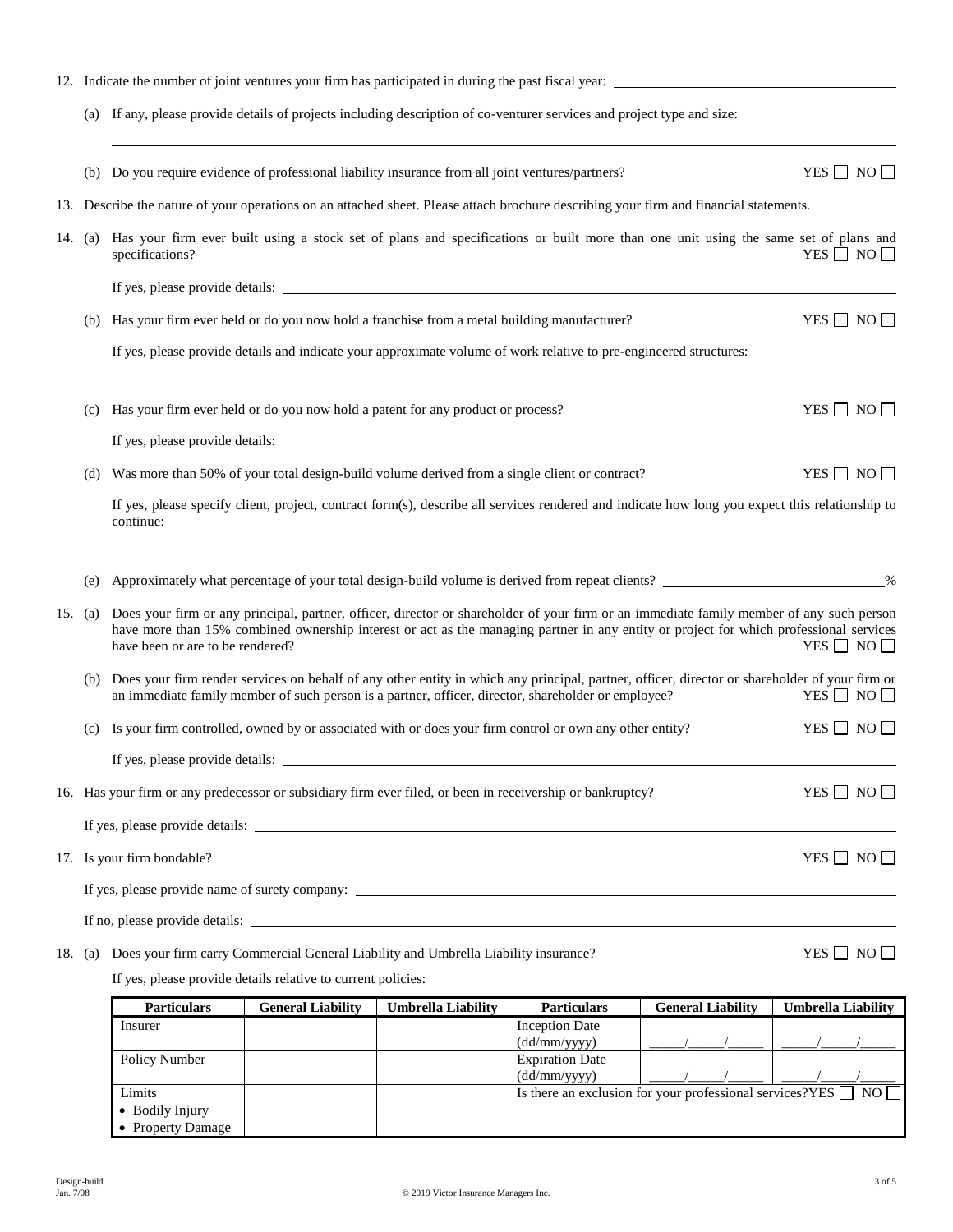- (b) Please provide the following information on your general liability and workers' compensation coverages:
	- (i) Loss Ratio for past five years: General Liability:
	- (ii) Total payments and reserves for past five years for each coverage: General Liability:
- 19. Please provide full name and professional qualifications (registrations and degrees, date and place acquired) of all principals, partners, directors or officers of current firm(s) and dates of employment on a separate sheet.
- 20. Have any professional liability claims been made or legal action been brought in the past five years against your firm, its predecessor(s) or any past or present principal, partner, officer, director, shareholder or employee? YES  $\Box$  NO  $\Box$

If yes, please provide the following information for each claim:

- (a) Date of claim:
- (b) Allegations:
- (c) Amount of claim:
- (d) Evaluation of exposure/potential liability:
- (e) If closed, total amount paid:
- 21. After inquiry, do any of the principals, partners, officers, directors, shareholders or employees have knowledge of any omission, error, unresolved job dispute (including owner-contractor disputes), accident or any other circumstance that is or could be the basis for a claim under the proposed insurance policy?  $YES \Box NO \Box$

If yes, on a separate sheet, please provide details of this situation, including name of project and claimant, dates, nature of situation and amount of damages.

- NOTE: The policy of insurance being applied for will not respond to any claim or circumstance identified, or that should have been identified, in questions 20 and 21.
- 22. Please provide total construction values for each of the past five years:

| a<br><b>ALC</b> |  | the contract of the contract of the contract of the contract of the contract of the contract of the contract of |
|-----------------|--|-----------------------------------------------------------------------------------------------------------------|
|                 |  |                                                                                                                 |

- 23. Please list below (or on a separate sheet) your **10** largest projects in terms of construction values during the past **five** years. Provide name, location, type, client, nature of services rendered and status:
- 24. (a) Has any insurer declined, cancelled or refused to renew insurance for your firm or any predecessor firm? YES  $\Box$  NO  $\Box$

(b) Has professional liability insurance been issued previously to any of the firms named in question 1? YES  $\Box$  NO  $\Box$ 

If yes, please complete the following:

| Company | <b>Policy Number</b> | Limit | <b>Deductible</b> | <b>Dates</b> | Premium |
|---------|----------------------|-------|-------------------|--------------|---------|
|         |                      |       |                   |              |         |
|         |                      |       |                   |              |         |
|         |                      |       |                   |              |         |
|         |                      |       |                   |              |         |
|         |                      |       |                   |              |         |

(c) Retroactive coverage date in current policy: